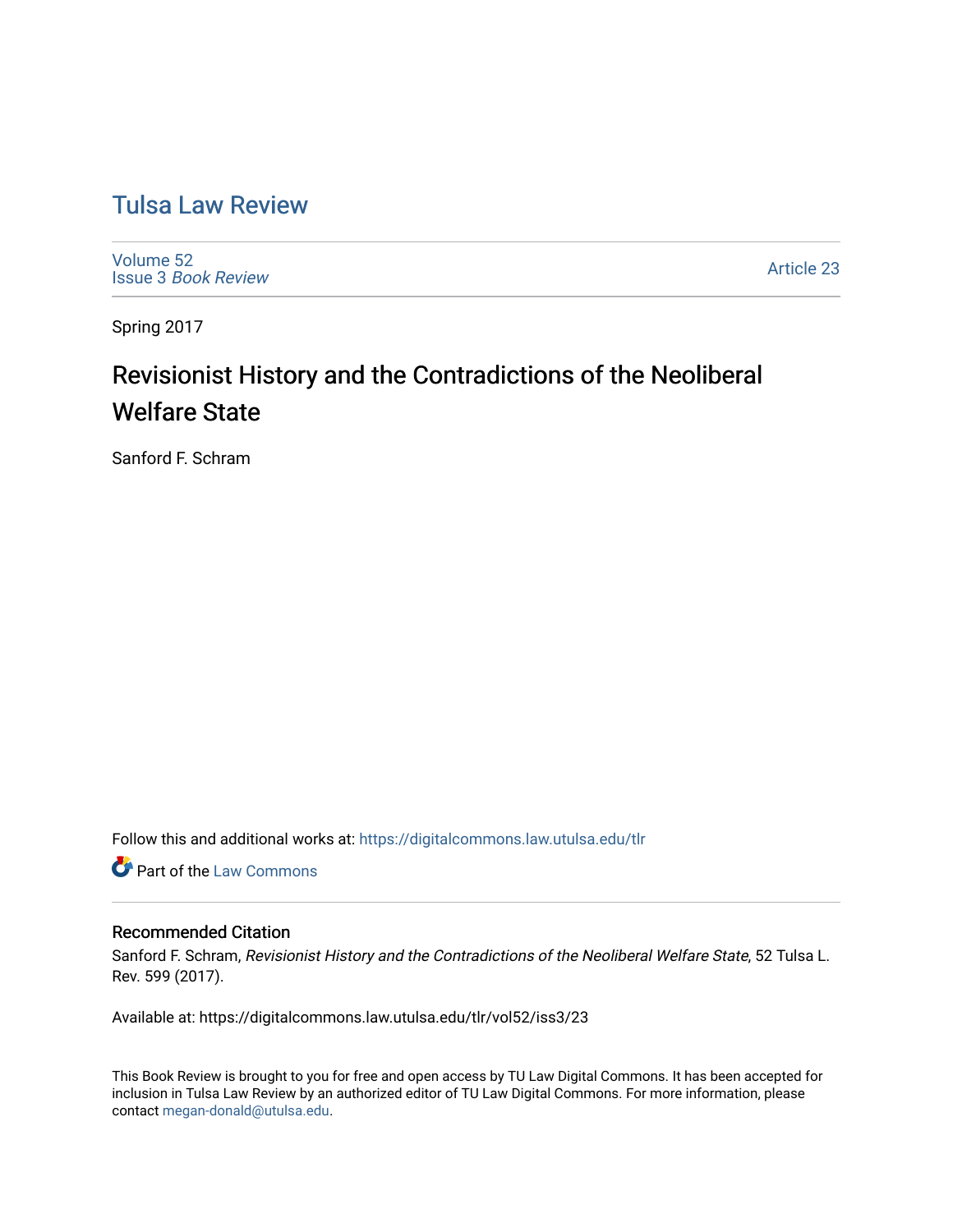### **REVISIONIST HISTORY AND THE CONTRADICTIONS OF THE NEOLIBERAL WELFARE STATE**

### Sanford F. Schram

### FELICE BATLAN, WOMEN AND JUSTICE FOR THE POOR: A HISTORY OF LEGAL AID, 1863-1945 (CAMBRIDGE UNIVERSITY PRESS 2015). PP. 250. HARDCOVER \$98.00. PAPERBACK \$33.99.

#### EVA BERTRAM, THE WORKFARE STATE: PUBLIC ASSISTANCE POLITICS FROM THE NEW DEAL TO THE NEW DEMOCRATS (UNIVERSITY OF PENNSYLVANIA PRESS 2015). PP. 336. HARDCOVER \$75.00.

The welfare state as we know it was never quite what it was idealized to be, and now even that ideal is under assault. Today, a neoliberal political economy has eroded important features of the liberal welfare state. The welfare state ideal was in many ways the crowning achievement of liberal political economy as theory. And that ideal informed progressive policy change. From the Progressive Era of the late ninetieth century and early twentieth century, to the New Deal of President Franklin Delano Roosevelt during the Great Depression, through to President Lyndon Baines Johnson's Great Society of 1960s, periodic advances were made to expand the government's efforts to address issues of poverty and inequality. As a result, citizens were to be accorded not just civil and political rights but also social and economic entitlements. Citizens were given what theorists like T. H. Marshall called "social citizenship." In this way, the state would provide a bulwark against the workings of a capitalist system that could prove to be arbitrary and capricious in its treatment of ordinary people. As conceived in theory, it became ascendant citizens ought to be able be to rely on the state for assistance as needed in order to help them address economic misfortunes and social marginalization.

This welfare state in practice, however, was never perfect. It was founded on class, race and gender biases that favored white, male workers who headed two-parent families. It served in many ways to buttress the existing capitalist political economy, founded as it was in alliance with the traditional family and the market economy. It reflected the class, race and gender biases of that family-market-state triad Hegel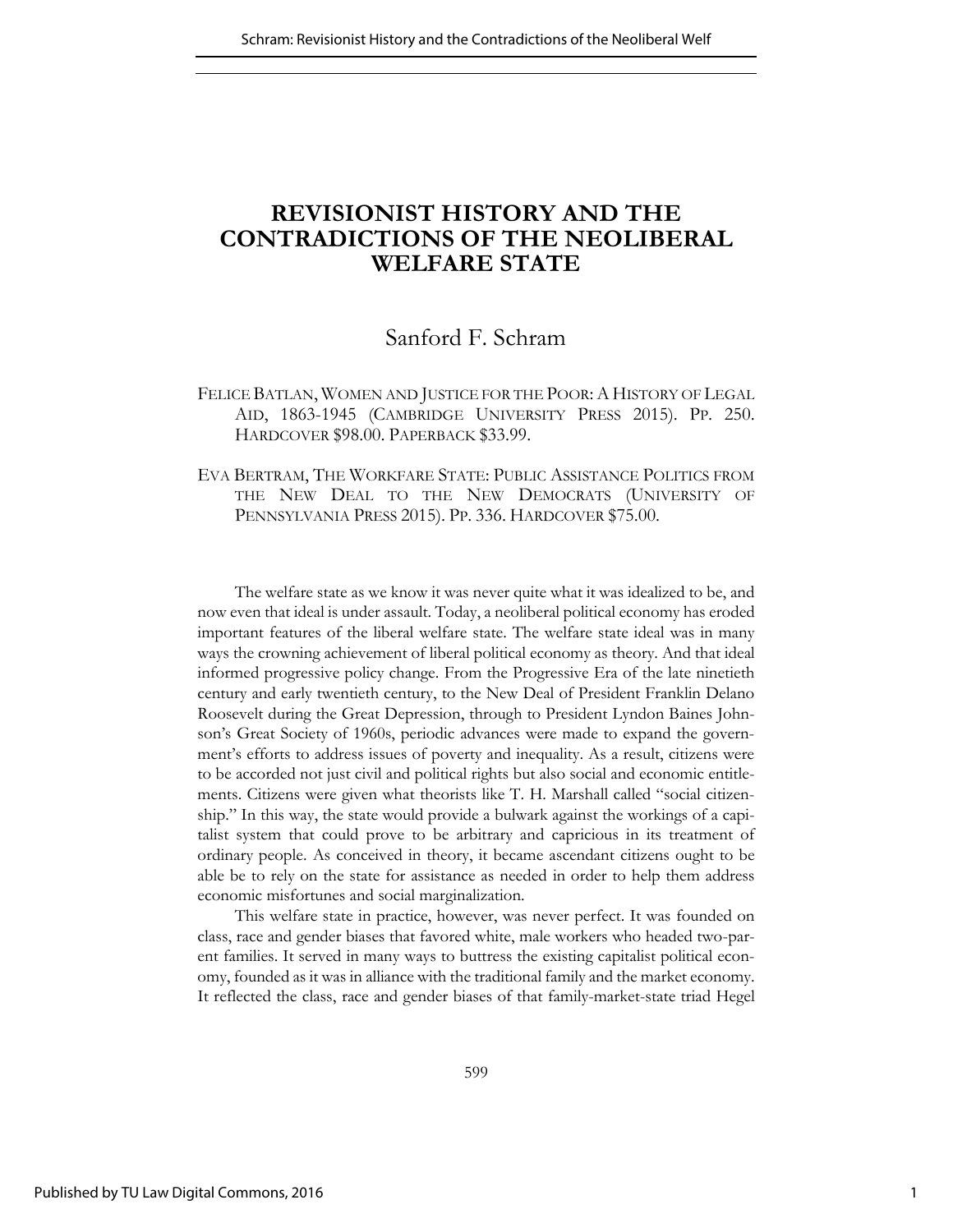emphasized as crucial for sustaining civilized society. Nonetheless, the actually existing welfare state served as the basis for creating a partial, if not entirely fully inclusionary, social citizenship. And over time, its biases were subject to revision to reduce the unfair advantages accorded white male workers.

However, with the changing economy of recent decades, where the economy is dramatically affected by the changes associated with globalization, technological change and other disruptive developments, a new neoliberal state has arisen. Neoliberalism is variously defined but at its core it posits a changed relationship between the state and the market. Neoliberalism blurs the boundary between the market and the state, brings market actors into the state as key decision-makers, and marketizes state operations to get them to operate more along lines consistent with market rationality so as to better buttress markets rather than the ordinary people affected by them. The liberal welfare state, which had been pushed for most forcefully first by progressives and then New Dealers, sheltered citizens from the vagaries of the domestic economy (even as it was structured in ways that reinforced the biases of the family-state-market system). The neoliberal state however now disciplines citizens to be market compliant in order to ensure domestic markets operate more efficiently to be more globally competitive. Times have changed and the welfare state has changed with them, for worse more so than better, especially for poor, low-income women specifically single women of color with children.

Yet, it turns out the story is a bit more complicated. The welfare state in practice has always been vexed with biases that reinforced class, race and gender privilege. Further, the welfare state is not socialism; it never was an alternative to capitalism. Instead, it is an institution that has emerged within capitalist societies to ameliorate the worst effects of capitalism, but also to condition aid so as to promote participation in capitalist markets and to promote acting in ways consonant with market logic. In this sense, the social welfare state has always provided aid while imposing social control and vice versa. Social welfare programs in a capitalist society offer to provide aid as needed but also to promote behavior consonant with living under capitalism.<sup>1</sup> Social welfare, as Frances Fox Piven and Richard Cloward famously noted in their classic book *Regulating the Poor*, works at cross-purposes, alternating over time as political and economic conditions necessitated the providing of social assistance while imposing social control.<sup>2</sup> In this way, the poor can be made compliant and induced to go along with the imperatives of the existing political economy.<sup>3</sup>

The two books under review in this essay both reflect this more nuanced perspective on the contradictions of the liberal welfare state. Each in its own way shows the contradictions in liberal welfare state developments: legal aid for the poor (women and children) and cash assistance (for single mother headed families). In the process, these books do important work in furthering the revisionist interpretation that the welfare state was not some liberal utopian initiative that we lost and must get back to

<sup>1.</sup> *See generally* FRANCES FOX PIVEN & RICHARD A. CLOWARD, REGULATING THE POOR: THE FUNCTIONS OF PUBLIC WELFARE (1971).

<sup>2.</sup> *Id.*

<sup>3.</sup> *Id.*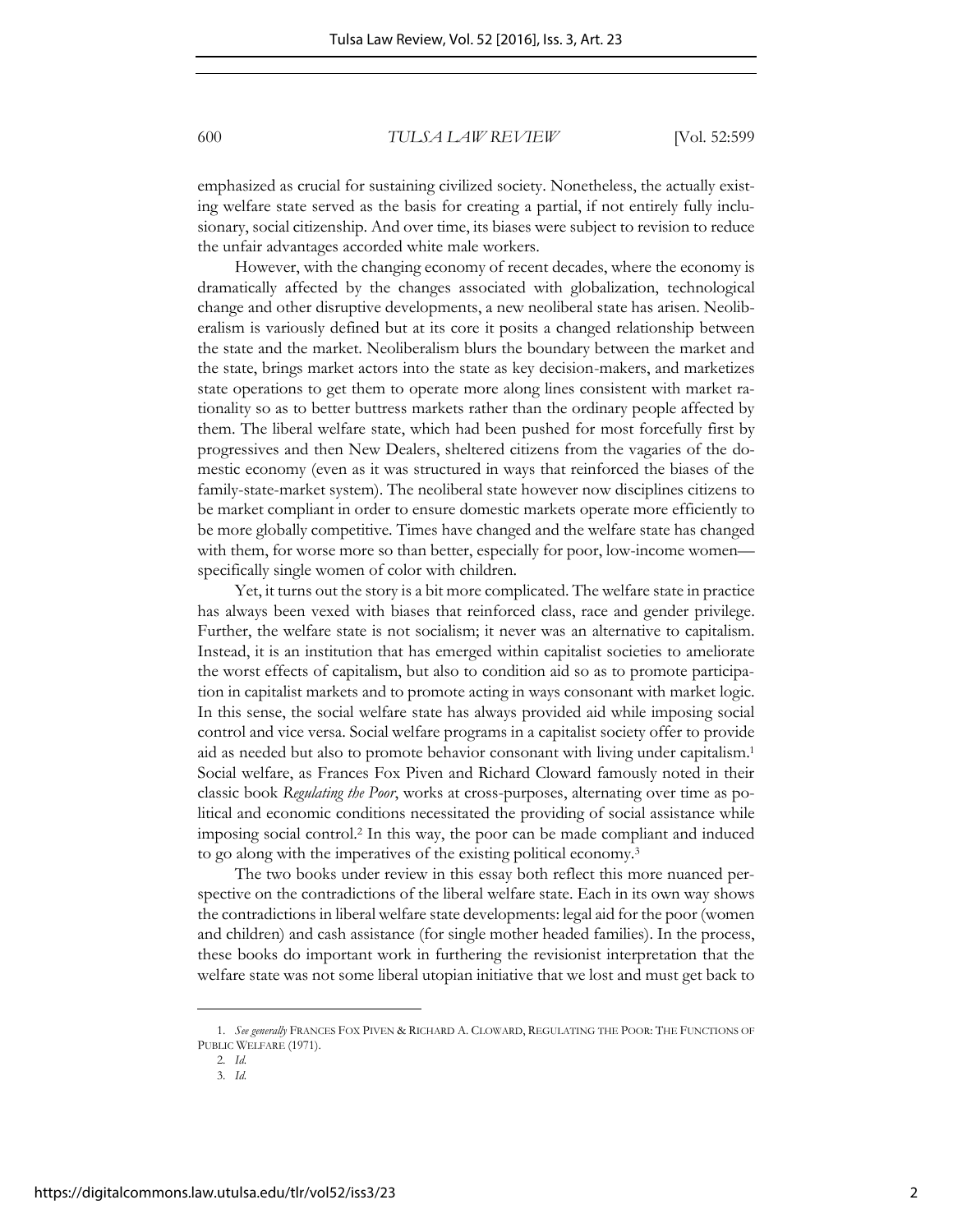2017] *REVISIONIST HISTORY* 601

but instead was an alloyed good which we need to improve upon as we find ways to move beyond the excessively capitalist neoliberalized state that has emerged over the last 30 years.

Felice Batlan's incisive and concisely written book takes us back to the early part of this history—actually beginning before the Progressive Era of the late ninetieth and early twentieth centuries—to look at how women, especially women with children, came to be recognized as deserving of rights under the law and deserving of counsel when they could not afford it.<sup>4</sup> She studies the challenges, victories and defeats associated with the development of legal aid, surveying the years 1863 to 1945.<sup>5</sup> Batlan traces the origins of legal aid for the poor to the late ninetieth century and the heroic efforts of leaders of women's organizations who saw the need for legal assistance for women and their children as part of the larger progressive reform agenda. In cities such as New York, Philadelphia, Chicago and Boston in particular, but elsewhere as well, upper and middle-class women reformers pushed to aid women subject to domestic violence, destitution and other challenges. As is often the case with women's efforts when they prove noteworthy for their effectiveness, their initial successes led to men assuming positions of leadership and taking the cause to another level. In the process, again, in a familiar pattern in the history of reformism, pressures to professionalize the effort led it away from its grassroots, away from its close ties to social work and away from related efforts to provide needed care for the clients at risk of suffering the worst effects of their mistreatment, often at the hands of intimate partners. In the process of telling this story, Batlan offers an important corrective to the dominant male-identified history of legal aid so as to highlight the centrality of female heroes who first animated the movement as activists and then provided critical leadership often in the role of legal professionals.<sup>6</sup>

Yet, Batlan's story is a nuanced one that points to a theme in today's revisionism regarding the history of the welfare state. She writes:

Legal aid also could be conservative: legal aid organizations often disciplined workers to fit into a capitalist, wage-based economy, and some of them put tremendous pressure on men to become steady breadwinners. Additionally, many organizations refused to handle divorce case and failed to see wife beating as a serious problem. Instead, they worked to uphold the prerogatives of husbands. Such organizations were also hesitant to take the claims of domestic servants, thereby shielding the labor practices of elites. At moments, legal aid providers openly expressed a profound dislike for and distrust of their clients. They might deplore urban poverty, but few organizations before the 1960s used the law to promote structural reforms that might eliminate either poverty or white supremacy. Instead, legal aid organizations were often founded in response to poor people's political and labor activities and represented an attempt to placate workers and elide class conflict.<sup>7</sup>

<sup>4.</sup> *See generally* FELICE BATLAN, WOMEN AND JUSTICE FOR THE POOR: A HISTORY OF LEGAL AID, 1863-1945 (2015).

<sup>5.</sup> *Id.*

<sup>6.</sup> *Id.*

<sup>7.</sup> *Id*. at 13.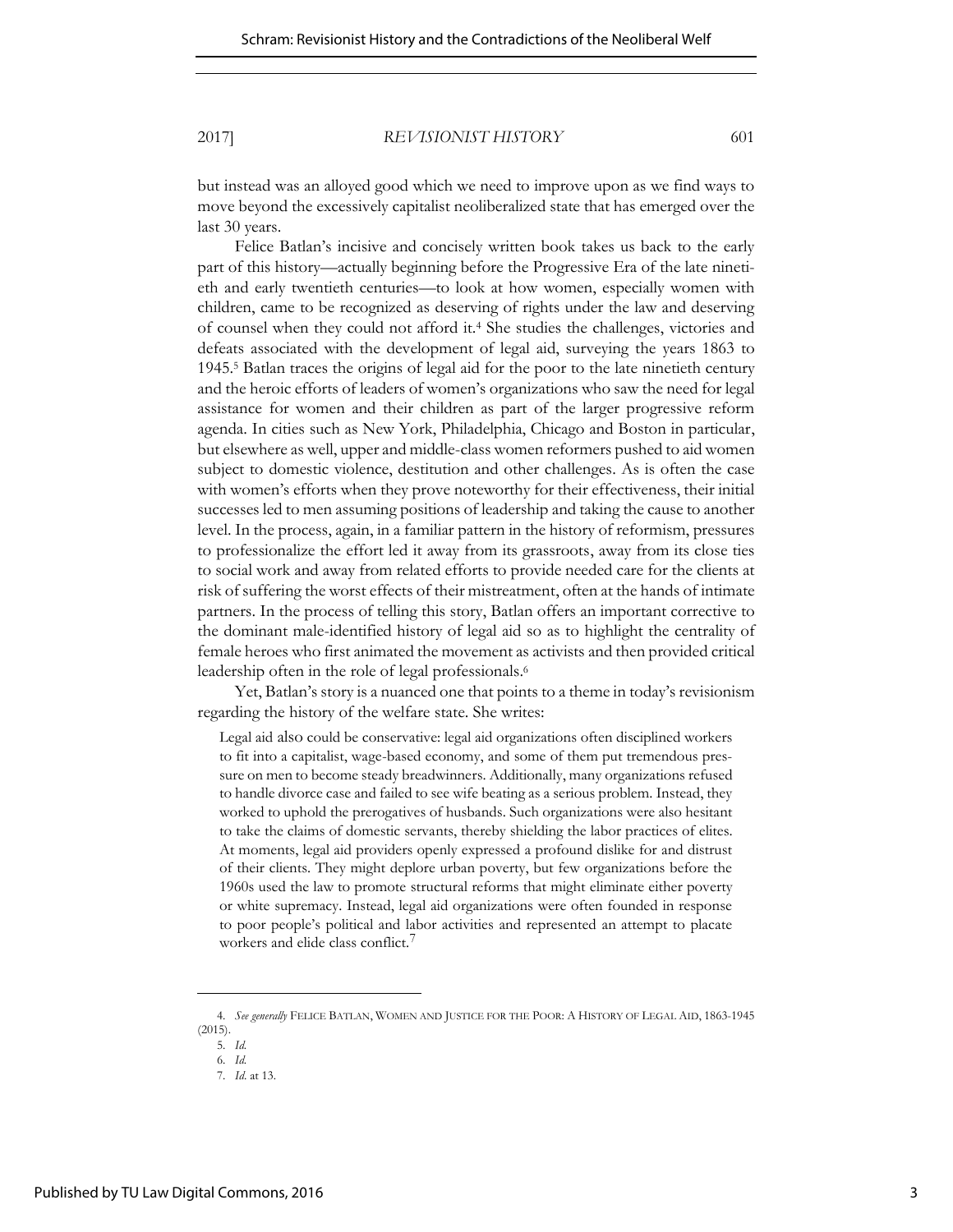In the process of revising the dominant narrative on the origins and development of legal aid in the United States from the late ninetieth century until the end of World War II, Batlan shows that legal aid was a women's movement that offered social as well as legal assistance often provided effectively by female non-lawyers. However, with its successes came its domestication, its professionalization, and its inevitable cooptation by mostly male lawyers (led by men like Reginald Herbert Smith) who ended up helping people in ways that could also be profoundly conservative.<sup>8</sup> Legal assistance came to be structured with the embedded biases of the emerging liberal welfare state. It helped people access basic rights to cope with their dire circumstance but in ways that imposed social control even as it promoted social welfare. As Batlan aptly notes, eventually "[e]lite lawyers (Charles Evan Hughes is a prominent example) could support legal aid because it posed no economic threat to them."<sup>9</sup>

Jane Addams, as the leader of women's activism for much of this period, came to understand early on the contradictions of aiding the poor. Her first book, *Democracy and Social Ethics,* begins with a critique of the patronizing approach of the elite women in charitable societies. "Friendly visitors" thought their calling was to teach the poor how to be like them.<sup>10</sup> Minnie Low (the "Jewish Jane Addams" as some referred to her) would help develop the legal aid movement in ways that sought to resist the paternalism implicit in the contradictions of social assistance.11 Yet, compromises were inevitable if legal aid were to be seen as part of the emerging reform movement that institutionalized assistance in the welfare state. Ruth Miner, as the only female lawyer on the executive committee of the National Association of Legal Aid Organizations, did good work in pushing the need to take divorce cases, but this was well short of helping women in poverty address their most fundamental needs.12 Over time, the concept of "social necessity" proved too malleable and legal aid was limited in the extent it could stand up for women living in poverty. Legal aid continued to struggle with pressures to disassociate itself from social work, social welfare and fights for social justice. Batlan notes that these tensions continued in the 1960s when legal aid became an important national initiative as part of the Johnson Administration's War on Poverty.13 We might add that these contradictions persist today, as legal aid units around the country are muzzled by court decisions limiting their political participation and relegating them to taking client cases on a limited number of fronts concerning evictions in housing court, juvenile cases in family court, child welfare cases before administrators and sundry other situations. Legal aid does good work but it does that good work within the limits of the existing socio-economic order and the class-race-gender system as it has evolved. It ends up helping impose social control even as it seeks to provide social assistance.

Eva Bertram's book, *The Workfare State: Public Assistance Politics from the New Deal* 

<sup>8.</sup> *Id.* at 135.

<sup>9.</sup> BATLAN, *supra* note 4*,* at 152.

<sup>10.</sup> *See Generally* JANE ADAMS, DEMOCRACY AND SOCIAL ETHICS (1902).

<sup>11.</sup> BATLAN, *supra* note 4*,* at 71.

<sup>12.</sup> *Id.* at 206.

<sup>13.</sup> BATLAN, *supra* note 4, at 215.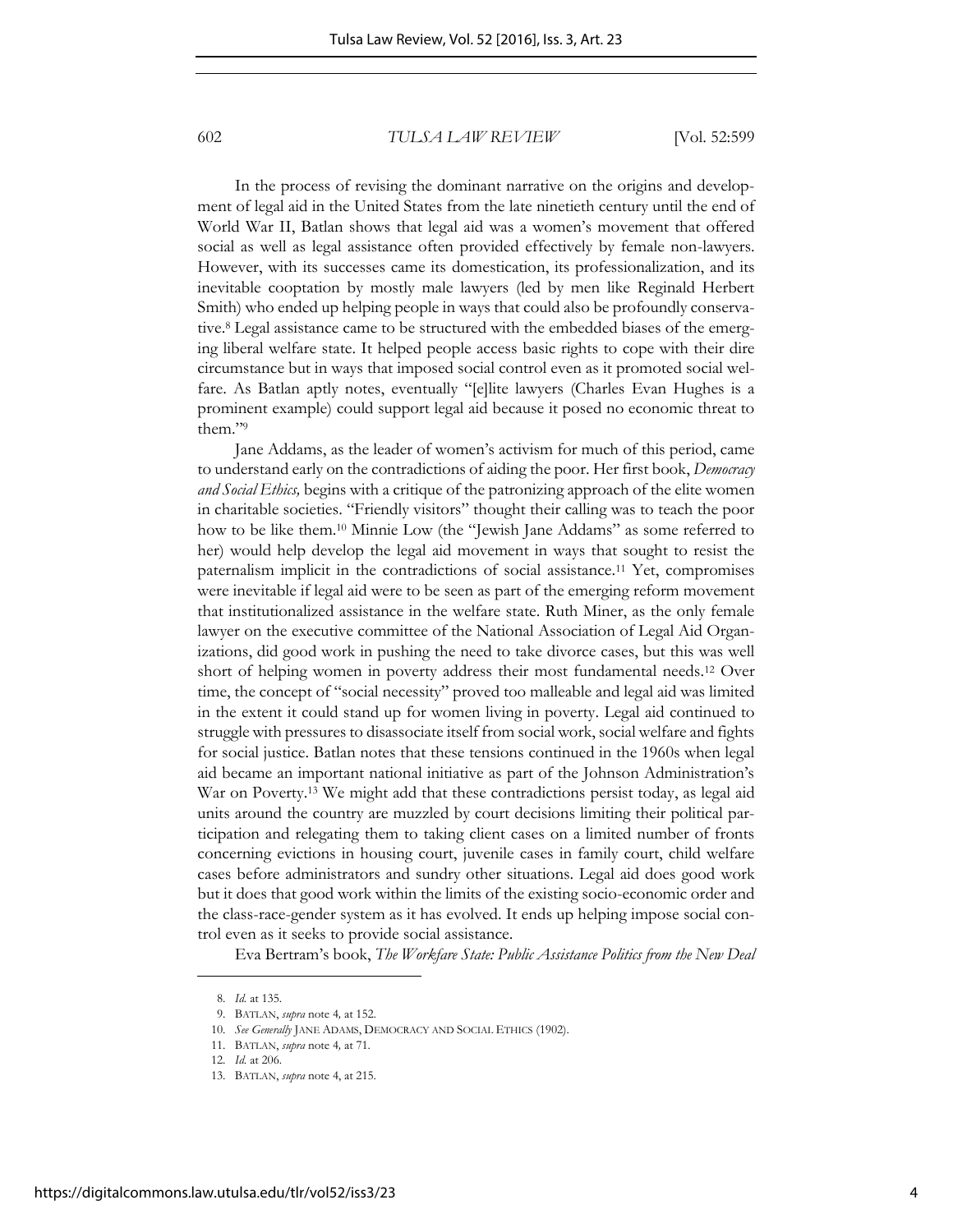### 2017] *REVISIONIST HISTORY* 603

*to the New Democrats*, is also an important piece of revisionist history. It is well-written and extremely well-documented. Its thesis is that we need to question the simple story that we went from a war on poverty to a war on the poor. Bertram questions the assumption that we were once a liberal country that supported the poor with needed assistance to the poor only to switch to disciplining the poor to be market compliant.14 Instead, welfare, in the form of cash assistance to the poor, was always structured to not undermine work ethic. In fact, Democrats often were the most keen to make sure that welfare was not undermining the work principle, especially if that would contaminate the positive image of Social Security as providing benefits that had been earned. Bertram traces efforts from the New Deal on to contain welfare and make it operate to promote work rather than offer an alternative. The push away from welfare to what today is called "workfare" was a long time in coming and actually a bi-partisan effort (even if most vociferously led by Republicans, it originates in the efforts of Democrats concerned to show that welfare was consistent with the work principle).<sup>15</sup>

Bertram's focus is on Aid to Families with Dependent Children (AFDC), which came to be the program most commonly associated with the term welfare. AFDC emerged from the Aid to Dependent Children program of the Social Security Act of 1935 and was seen at first to be a residual program. Roosevelt himself assumed it would pass away over time as jobs returned with what he hoped would be the soonto-be end of the Great Depression. Yet, the Great Depression did not end anywhere as soon as people had hoped and welfare became a permanent feature of the system of social assistance that had emerged in its wake.16 Though small, the program represented an improvement over the Mothers' Pensions that states had initiated at the outset of the twentieth century. States that took the federal funding were then mandated to set up assistance programs for every county, standardize levels of assistance and improve benefit levels (using money from the federal government).17 Still, AFDC had severe shortcomings. As with Mothers' Pensions, welfare administrators generally discouraged people to apply—especially non-whites. AFDC was also mostly limited to mothers with children; families with a male parent were often deemed undeserving of assistance on the grounds that the man should be providing for the family. To police such standards, AFDC workers would check in to make sure there was not a male in the house and that the mother could provide a "suitable home." Often, this led to African-American mothers being judged unworthy of benefits (especially in the South).<sup>18</sup>

AFDC was a relatively minor program for most of the first three decades of its existence. The federal government worked with the states that administered it to share its costs but also to limit who could get assistance (especially in the South where

<sup>14.</sup> EVA BERTRAM, THE WORKFARE STATE: PUBLIC ASSISTANCE POLITICS FROM THE NEW DEAL TO THE NEW DEMOCRATS 4 (2015).

<sup>15.</sup> *Id*.

<sup>16.</sup> *Id.* at 17.

<sup>17.</sup> *Id.* at 22.

<sup>18.</sup> *Id.* at 24-25.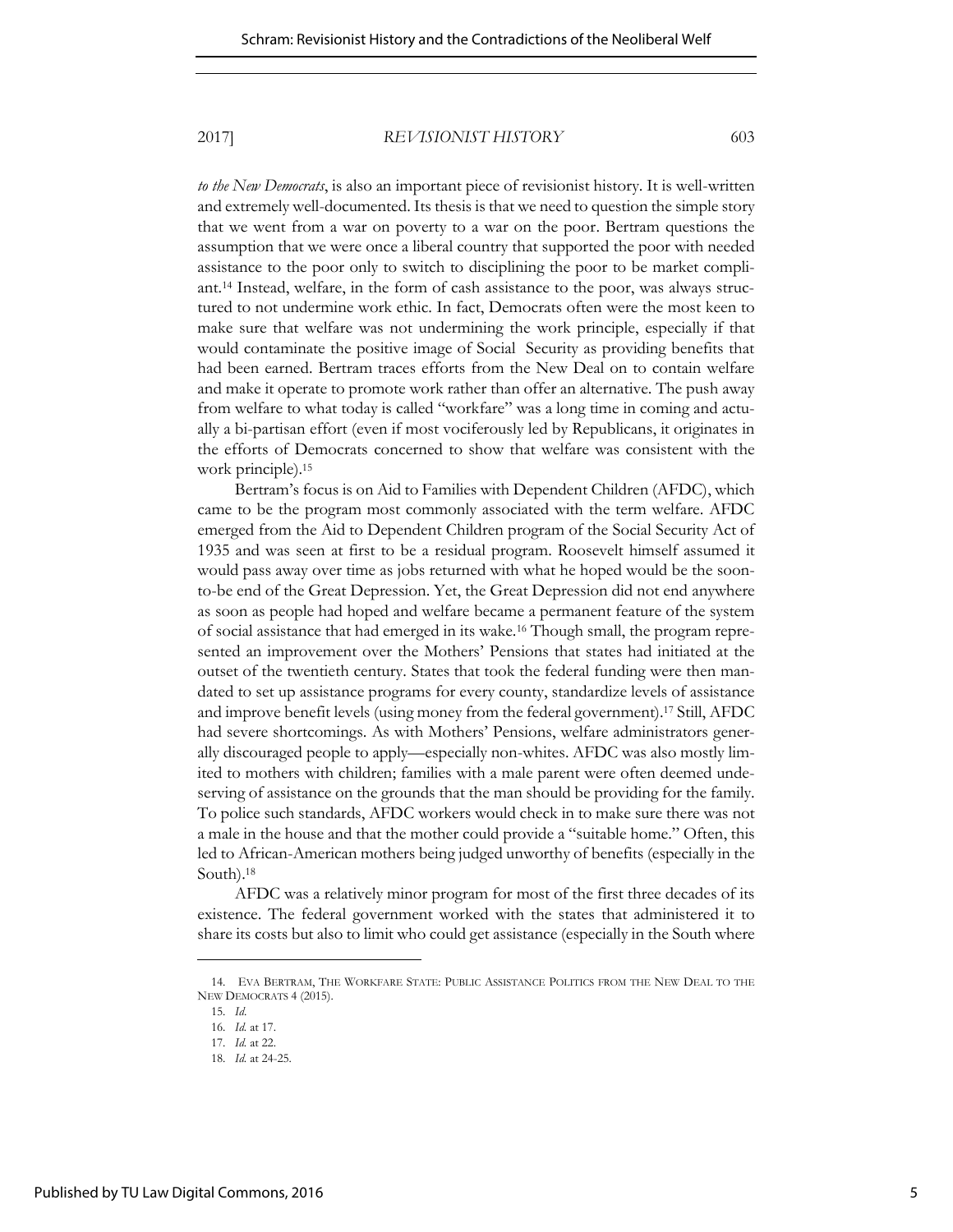racial discrimination in the implementation of the program and the provision of aid was rampant and even institutionalized).19 Protecting the reputation of Social Security was part of the equation. Significant change, however, came in the 1960s as the Welfare Rights Movement gained steam and barriers to obtaining cash assistance fell. With recipients occupying welfare offices, court cases struck down discriminatory practices.20 More and more African Americans began receiving access to welfare. Richard Nixon and other political elites, seeking to stoke a white backlash for electoral gain, played up incipient perceptions of AFDC as a "black program" used by people hostile to white middle-class norms of work and family.21 Conservatives successfully introduced invasive restrictions—including requiring mothers to identify the father of their children and increasing unannounced inspections to enforce "man-inthe-house" rules—and many states froze benefit levels. If most eligible families were then receiving benefits, recipients confronted a welfare bureaucracy that dispensed increasingly meager assistance and often treated them poorly. By the mid-1970s, the economic crisis was squeezing government budgets (particularly in cities), adding pressure to slow the growth in welfare rolls. Restrictions on immigrants, especially undocumented immigrants, became common—led by states like California and New York—where migration from other states (and, to a lesser extent, abroad) stoked fears about people moving in just to get welfare benefits. In California, then-Governor Ronald Reagan popularized the term "welfare queen" to describe women with children who allegedly wanted to live off state-funded subsidies.<sup>22</sup>

Reagan's contribution to the anti-welfare cause was more discursive than substantive: as president, he secured more significant cuts to other social programs for the poor, particularly food stamps and housing assistance. Nonetheless, he had a keen interest in demonizing low-income families that relied on AFDC, and he signed legislation in 1981 that reduced beneficiaries' ability to combine work and welfare.<sup>23</sup>

Still, those clamoring for a vastly reduced welfare program—or its complete abolition, as Charles Murray's influential 1984 book *Losing Ground* proposed24—were left disappointed. The Family Support Act of 1988 encouraged work and offered job training, but did not require it.25 In fact, the legislation led to increases in the number of welfare recipients (probably because many low-income parents desperately wanted help getting a decent-paying job).

In the 1990s, pressure from elites to scrap welfare continued to mount, especially among Republicans. The 1994 Contract with America—the policy document of the so-called Gingrich Revolution—called for dismantling welfare and replacing it with a welfare-to-work program.<sup>26</sup> For their part, Third Way "New Democrats" like

<sup>19.</sup> BERTRAM, *supra* note 14, at 25.

<sup>20.</sup> *Id.* at 41.

<sup>21.</sup> *Id.* at 71-72.

<sup>22.</sup> *Id.* at 134-135.

<sup>23.</sup> *Id.* at 137.

<sup>24.</sup> CHARLES MURRAY, LOSING GROUND: AMERICAN SOCIAL POLICY 1950-1980 (1984).

<sup>25.</sup> BERTRAM, *supra* note 14, at 152.

<sup>26.</sup> *Id.* at 189.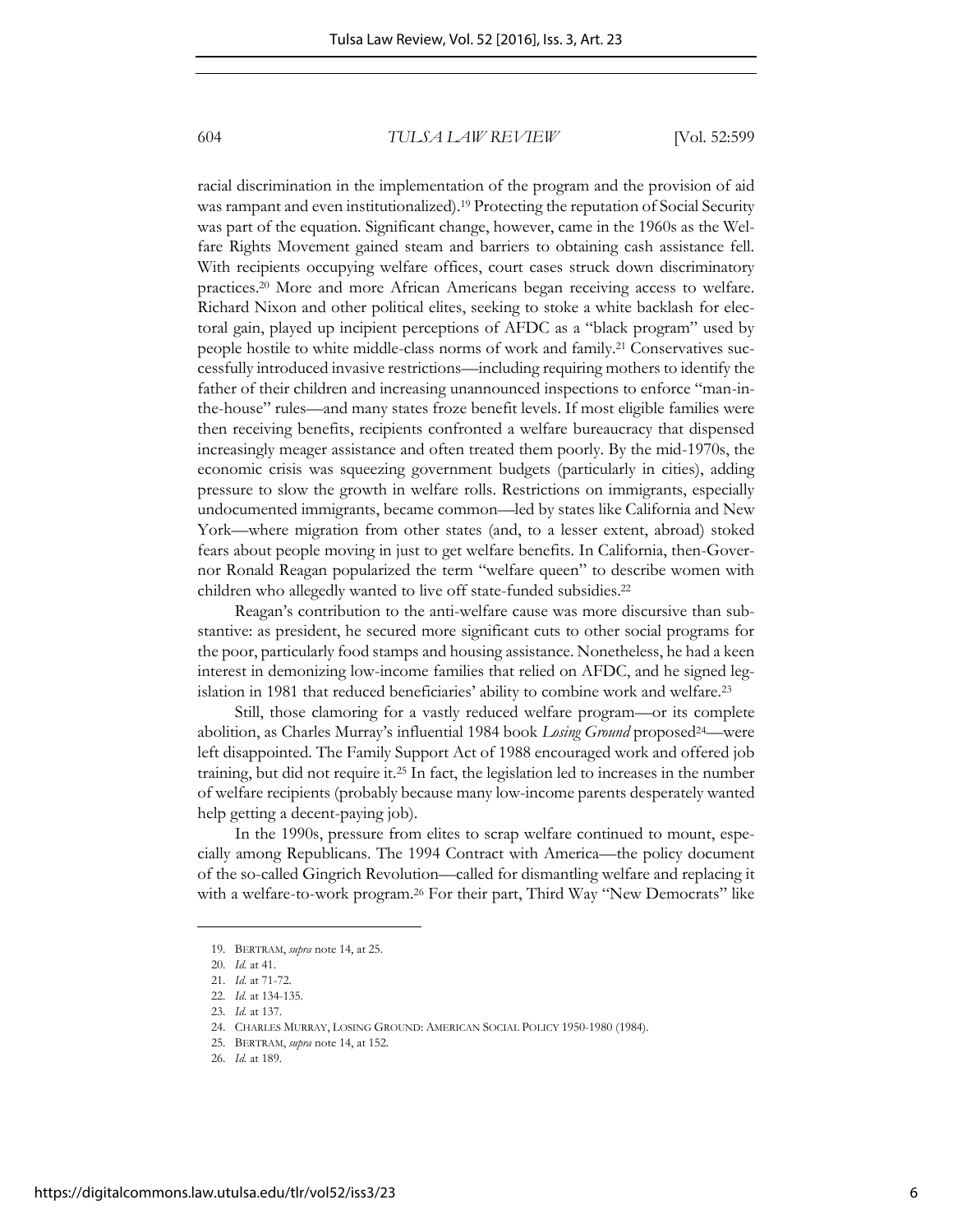#### 2017] *REVISIONIST HISTORY* 605

Bill Clinton saw ending welfare as a way to establish their centrist bona fides and distance themselves from "tax-and-spend" liberalism. In August 1996, after vetoing two particularly draconian GOP versions, Clinton signed the Personal Responsibility and Work Opportunity Reconciliation Act that imposed time limits on the receipt of assistance, instituted strict work requirements, and ramped up financial penalties known as sanctions for failure to comply with welfare-to-work rules.27 Quickly declared a success for massively reducing the numbers of recipients, in recent years it has come under growing criticism for leaving many families in need of assistance without the help they desperately need. "Disconnected mothers" who receive neither welfare nor wages have grown to be about a fifth of all poor mothers and the numbers of people living in deep poverty (below fifty percent of the poverty line) or worse "extreme" poverty (less than \$2.00 per person a day) have grown.

Bertram's revisionism is an important intervention to this sad saga. Her scholarship here is focused on documenting three critical points. First, the shift to workfare was a long-term Democratic project that was designed to make welfare credible in an increasingly conservative environment. Its origins predate Clinton and his immediate predecessors. From the Social Security Act on, public assistance to the poor was at best reflective of a "thin" concept of entitlement that conditioned aid so that it was never provided if there was even the most remote chance the head of the family could be working. That preoccupation never went away and eventually reasserted itself with the passage of the 1996 welfare reform law. Second, given how they were institutionally positioned, especially in Congress, Southern Democratic leaders in particular played a pivotal role over the course of the history of the program in insisting on the supremacy of the work principle and successfully, if incrementally, over time getting changes in the policy to condition receipt of assistance so as to promote work. Third, the work principle as an overarching social norm grew in importance over time and came to be extended to women—including mothers and even single mothers. As a result feminists within the Democratic Party were as a result themselves placed in a vexed position, arguing for right of women to work as much as men but also wanting to support mothers in need. In this sense, equality feminism came into conflict with difference feminism. The push to have women treated equal to men conflicted with the insistence that society appreciate the different circumstances of women, especially when raising young children. As a result, this split was added to others in the Democratic Party: supporters of welfare versus those who emphasized work.

This is not to say that Nixon, Reagan and their Republican colleagues stood idly by while Democrats beat themselves up over the decades-long failures that led to welfare reform and its denouement. It is to say that it is a mistake to single out conservative detractors as the sole source of the eventual shift from welfare to workfare. Tensions in the Democratic Party helped pave the way to the social assistance disaster that now is unfolding before our eyes as growing numbers of women with children face destitution, homelessness, and a failure to thrive. Our nation turns its lonely eyes away from you, and it's not just the Republicans who are practicing "benign neglect."

<sup>27.</sup> *Id.* at 204-06.